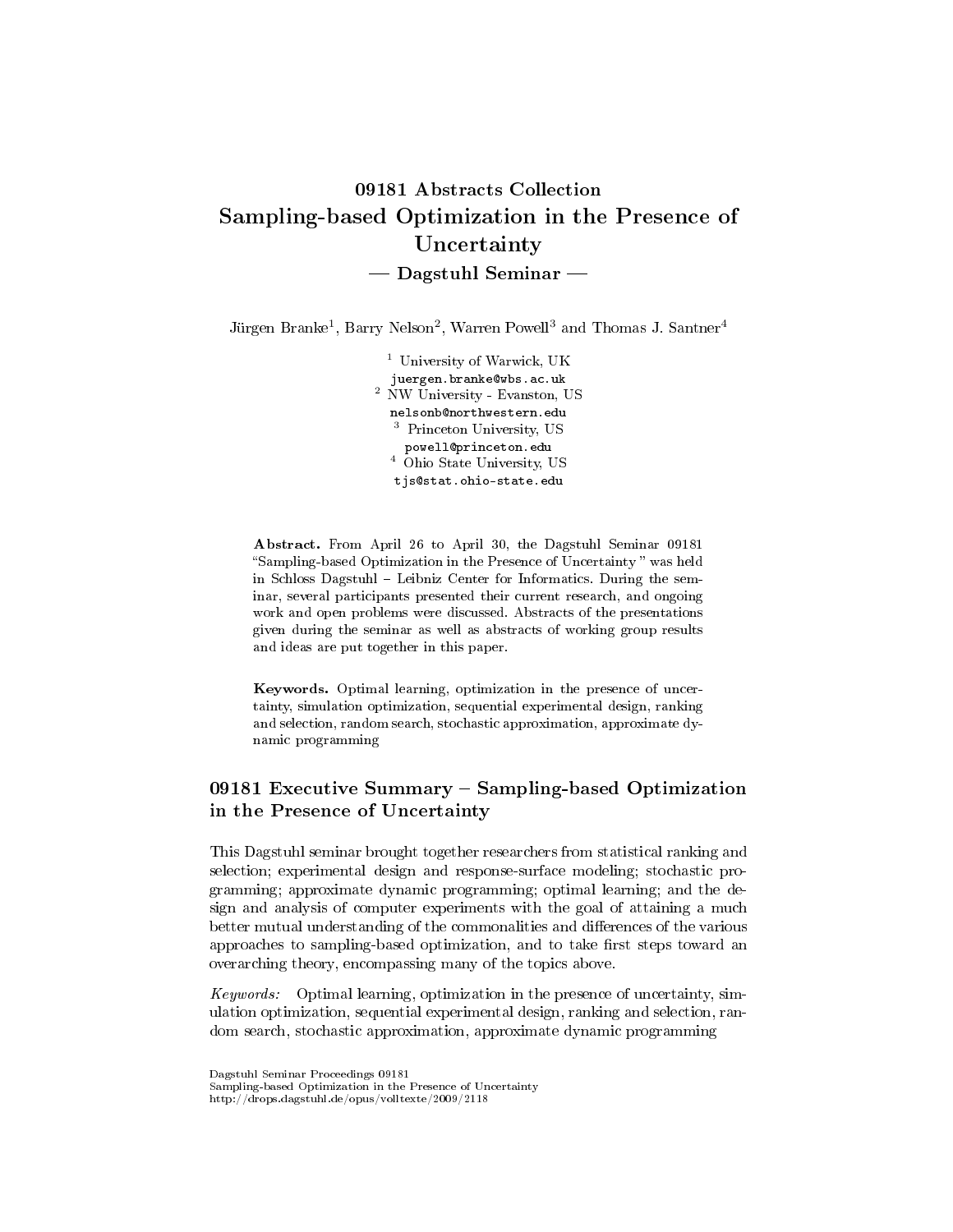Joint work of: Branke, Jürgen; Nelson, Barry L.; Powell, Warren Buckler; Santner, Thomas J.

Extended Abstract: <http://drops.dagstuhl.de/opus/volltexte/2009/2116>

#### Sequential parameter optimization

Thomas Bartz-Beielstein (FH Köln, DE)

In the experimental analysis of algorithms, two issues are still not sufficiently treated. Firstly, the performance of algorithms depends on their parameterizations and of the parameterizations of the problem instances. However, these dependencies can be seen as means for understanding algorithm's behavior. Secondly, the non-determinism of evolutionary and other metaheuristic methods renders results distributions, not numbers.

We provide a comprehensive, effective and very efficient methodology for the design and experimental analysis of algorithms. We rely on modern statistical techniques for tuning and understanding algorithms from an experimental perspective. Therefore, we make use of the sequential parameter optimization (SPO) method that has been successfully applied as a tuning procedure to numerous heuristics for practical and theoretical optimization problems.

Keywords: Optimization

Full Paper: <http://drops.dagstuhl.de/opus/volltexte/2009/2115>

# Learning and Anticipation in Online Dynamic Optimization with Evolutionary Algorithms

Peter Bosman (CWI - Amsterdam, NL)

The focus of this talk is on how to design evolutionary algorithms (EAs) for solving stochastic dynamic optimization problems online, i.e. as time goes by. For a proper design, the EA must not only be capable of tracking shifting optima, it must also take into account the future consequences of the evolved decisions or actions. In this talk we discuss how to properly tackle stochasticity in this context. We point out how this naturally leads to evolving strategies rather than explicit decisions. This approach is illustrated with a running example and also applied to inventory management problems, an important real-world application area in logistics. Our results show, as a proof of principle, the feasibility and benefits of the approach.

Keywords: Dynamic optimization, online optimization, evolutionary algorithms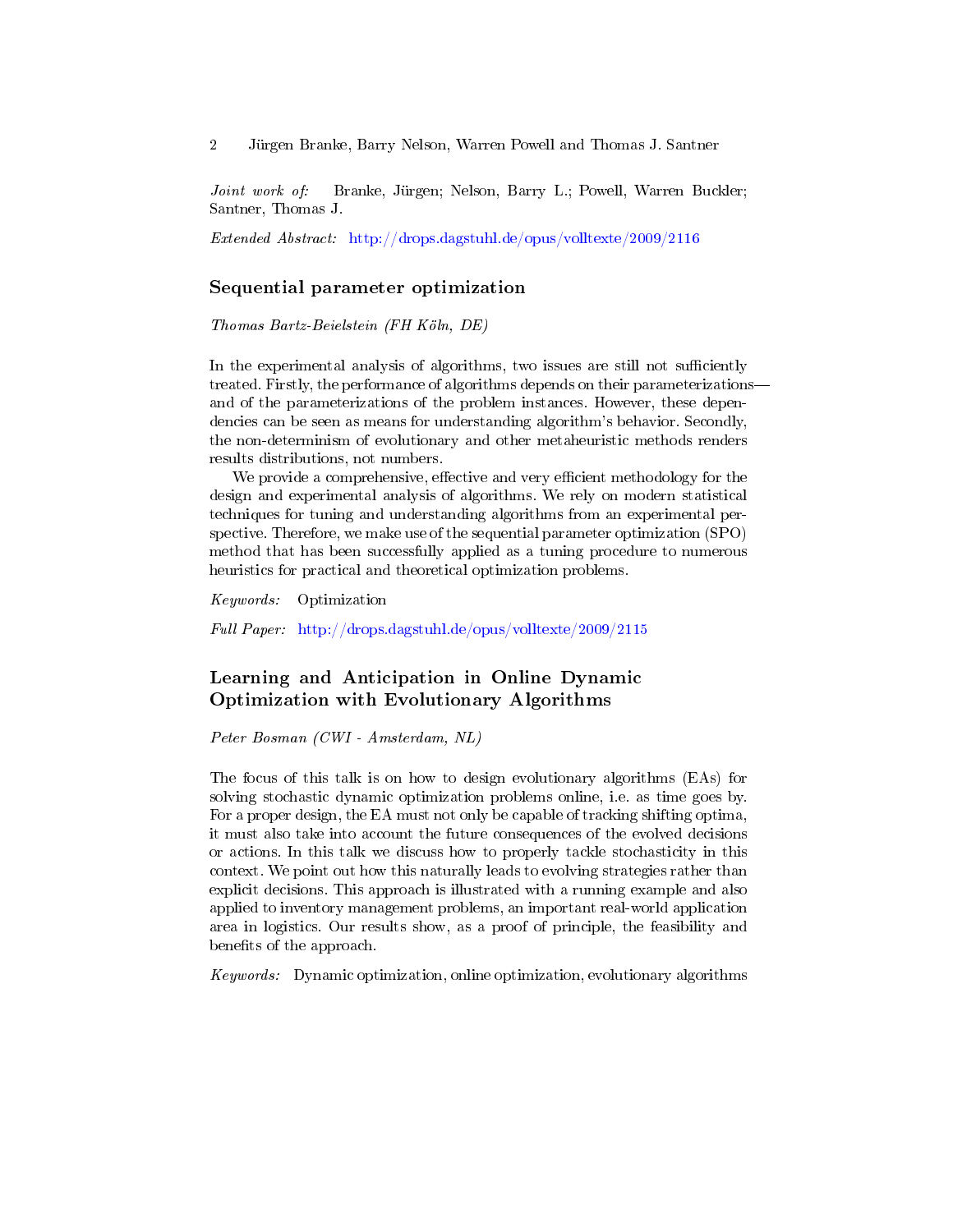## Aggregation and the sensitivity based optimization

Xi-Ren Cao (The Hong Kong Univ. of Science & Technology, CN)

We first review the aggregation techniques in sample path based learning and optimization of Markov decision processes (MDPs), including state aggregation, time aggregation and event-based aggregation. We then discussed a simple and intuitive clear explanation/derivation of the performance optimization theory of MDPs, i.e., the sensitivity-based approach, and based on it, we explain why and when the aggregation techniques lead to accurate optimal solutions.

Keywords: Aggregation, MDPs, Event-based optimization, Time aggregation

#### Ranking and Selection Tutorial

Stephen E. Chick (INSEAD - Fontainebleau, FR)

We review a number of different approaches to the problem of ranking and selection. Ranking and selection deals with finding the best of a finite set of alternatives, where best is determined with respect to the mean, and the mean is to be inferred from statistical sampling. The questions include which alternatives to sample and and how many times, whether to stop sampling or to continue with one or more rounds of sampling, and which alternative to select as best when the alternatives stops.

 $Keywords:$  Ranking and selection, indifference zone, OCBA, Bayesian sequential sampling

### Probabilistic Models for Fast Learning in Control

Marc Deisenroth (Cambridge University, GB)

Learning from experience is a key ingredient in the behavior of intelligent beings and holds great potential for artificial systems. Humans and animals use experience to learn complicated tasks relatively quickly, that is, they do not require many trials to succeed. In contrast, artificial learners cannot generally replicate this speed of learning. To speed up artificial learning, we borrow two key ingredients that make biological learning so successful: the ability to generalize and the explicit incorporation of uncertainty into the decision-making process. We explicitly use probabilistic Gaussian process models for predictions to account for both key ingredients.

We successfully apply our learning algorithm to control problems with continuous state and action spaces.

Our algorithm learns to solve complicated tasks, such as the cart-pole swing up, the Pendubot, or the cart-double pendulum swing up, in a couple of trials.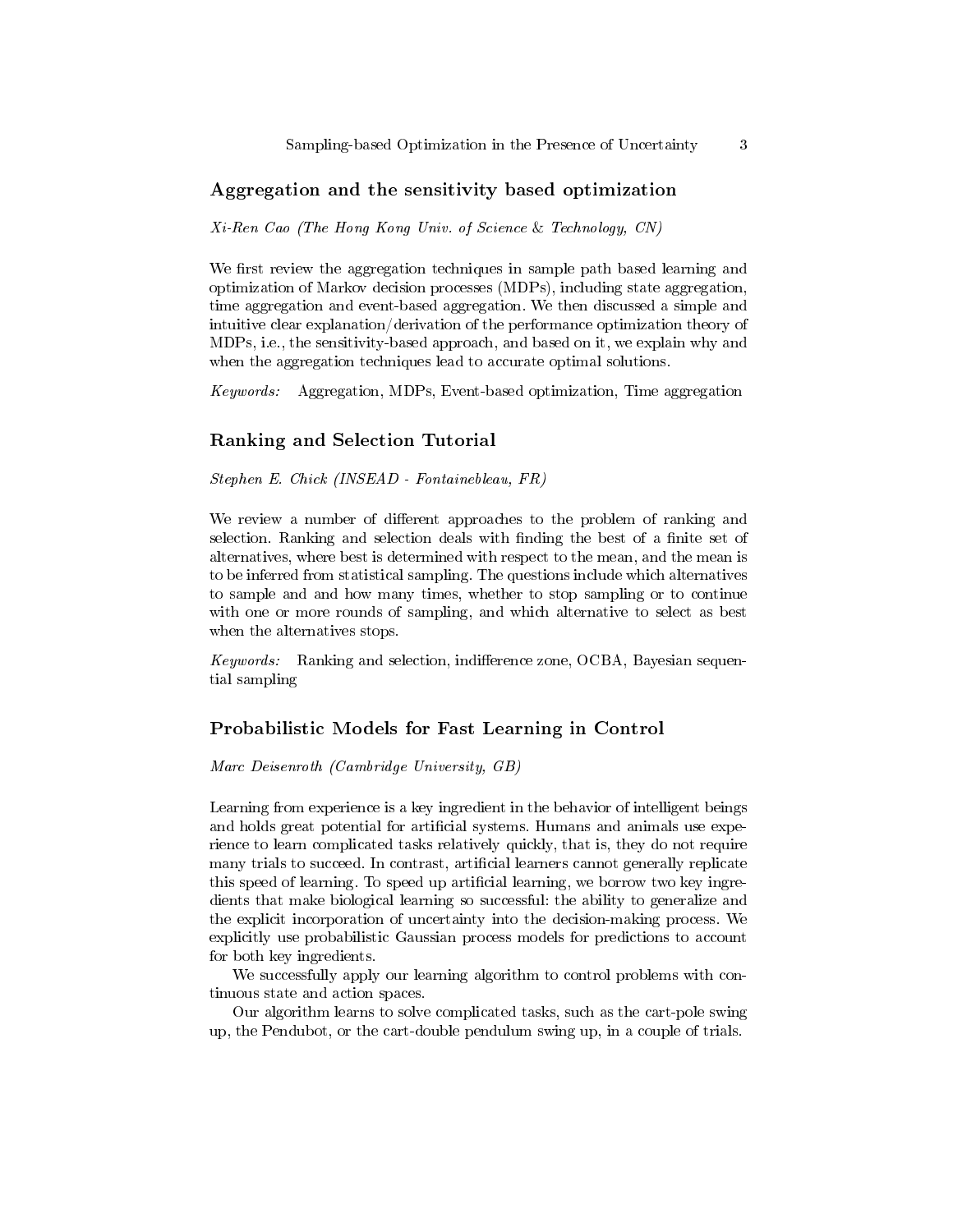Keywords: Gaussian processes, Bayesian inference, reinforcement learning, system identification, optimal control

Joint work of: Deisenroth, Marc Peter; Rasmussen, Carl Edward

# Ranking and Selecton of Many Alternatives using Knowledge Gradients and Correlated Bayesian Beliefs

Peter Frazier (Princeton University, US)

We consider a Bayesian ranking and selection problem with normal rewards and a correlated normal prior. Because this formulation of the ranking and selection problem models dependence in the belief between alternatives, algorithms within it may perform efficiently even when the number of alternatives is very large. We propose a fully sequential policy called the correlated knowledge-gradient policy, which is provably optimal in some special cases and has bounded suboptimality in all others.

Keywords: Ranking and selection, bayesian global optimization, expected improvement, value of information

Joint work of: Frazier, Peter; Powell, Warren; Dayanik, Savas

Full Paper: http://www.princeton.edu/∼[pfrazier/pub/CorrelatedKG.pdf](http://www.princeton.edu/~pfrazier/pub/CorrelatedKG.pdf)

#### Stochastic Gradient Estimation: An Overview

Michael Fu (University of Maryland - College Park, US)

I provide a tutorial overview of methods for estimating gradients from stochastic simulation. Such estimators can be used for simulation-based optimization or sensitivity analysis. The main approaches described are finite differences, perturbation analysis, the likelihood ratio/score function method, and weak derivatives.

Keywords: Stochastic gradient estimation, perturbation analysis, likelihood ratio method, score function, weak derivatives

See also: M.C. Fu, "What You Should Know About Simulation and Derivatives" (Cover Story), Naval Research Logistics, Vol.55, No.8, 723–736, 2008. M.C. Fu, "Gradient Estimation," Chapter 19 in Handbooks in Operations Research and Management Science: Simulation, S.G. Henderson and B.L. Nelson, editors, Elsevier, 575-616, 2006.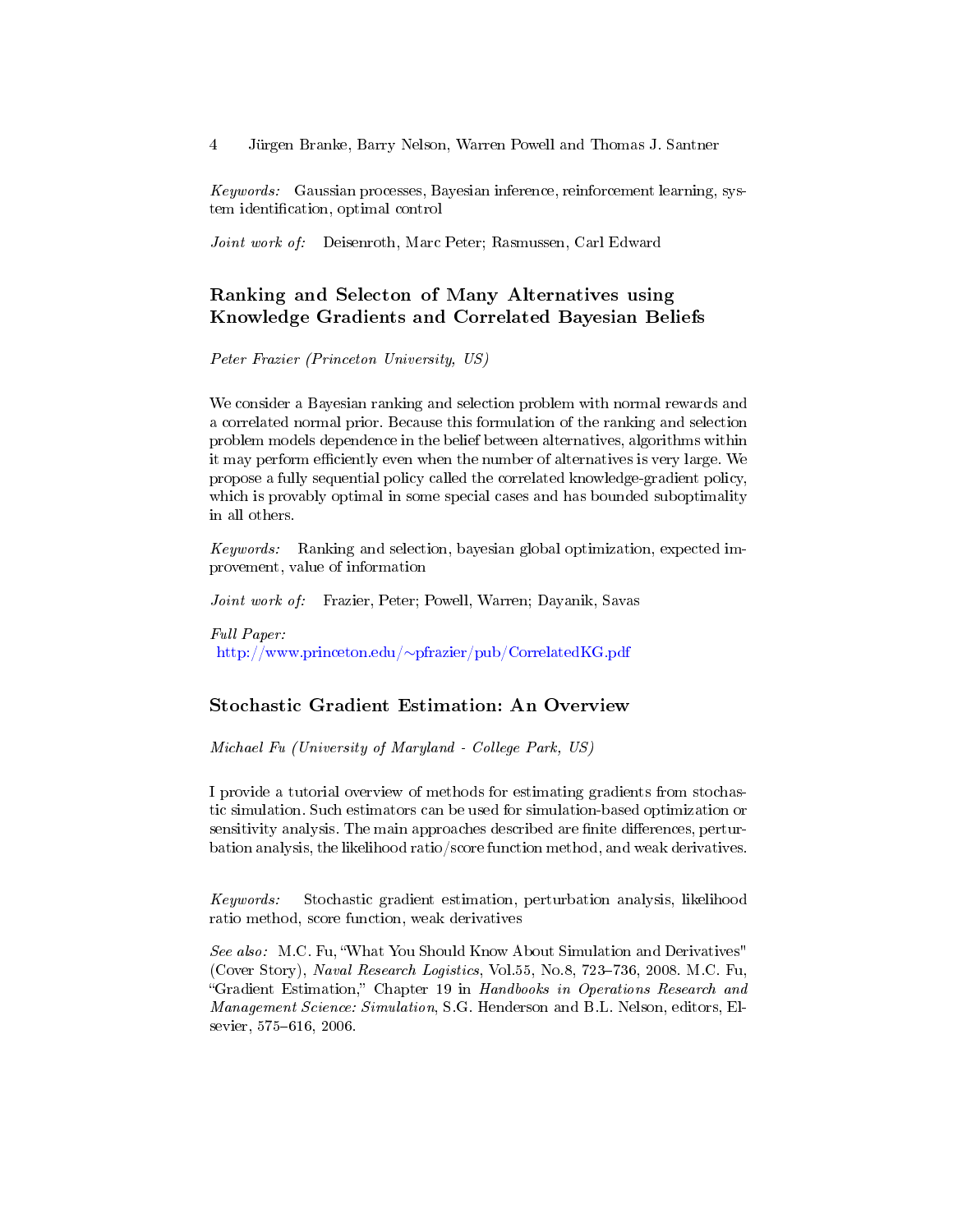# Some Problems in Need of Sampling-Based Optimization Under Uncertainty Methods

Genetha Gray (Sandia Nat. Labs - Livermore, US)

In this talk, I will review some of the current problems that are in need of more efficient methods of sampling in the presence of uncertainty. These problems all require the results of computationally expensive black box functions. The goals include general sensitivity analysis, calibration (with real data that itself contains uncertainties), and validation. Although I will discuss some of the methods that have been tried on these problems, the real purpose of this talk is to inspire the audience to think of methods for sampling in the presence of uncertainty within the limitations inherent in a set of real problems from the engineering discipline.

#### Design and Analysis of Experiments: Overview

Jack P. C. Kleijnen (Tilburg University, NL)

This tutorial gives an overview of the design and analysis of experiments with optimization algorithms. It covers classic designs and their corresponding (meta)models; namely, Resolution-III designs (including fractional factorial two-level designs) for first-order polynomial models, resolution-IV and resolution-V designs for two-factor interactions, and designs (including central composite designs) for second-degree polynomials.

The tutorial also reviews factor screening in experiments with very many factors, focusing on the sequential bifurcation method. Furthermore, it reviews Kriging models and their designs. Finally, it reviews experiments aimed at optimization, allowing multiple random experimental outputs. This optimization may use Generalized Response Surface Methodology or Kriging combined with Mathematical Programming; the overview also covers Taguchian

# Simulation-Based Optimization for Staffing and Scheduling in Call Centers

Pierre L'Ecuyer (Université de Montréal, CA)

We examine simulation-based algorithms for solving the agent scheduling problem in a multiskill call center. This problem consists in minimizing the total costs of agents under constraints on the expected service level per call type, per period, and aggregated. We discuss a solution approach that combines simulation with integer or linear programming, with cut generation. In our numerical experiments with realistic problem instances, this approach performs better than all other methods proposed previously for this problem.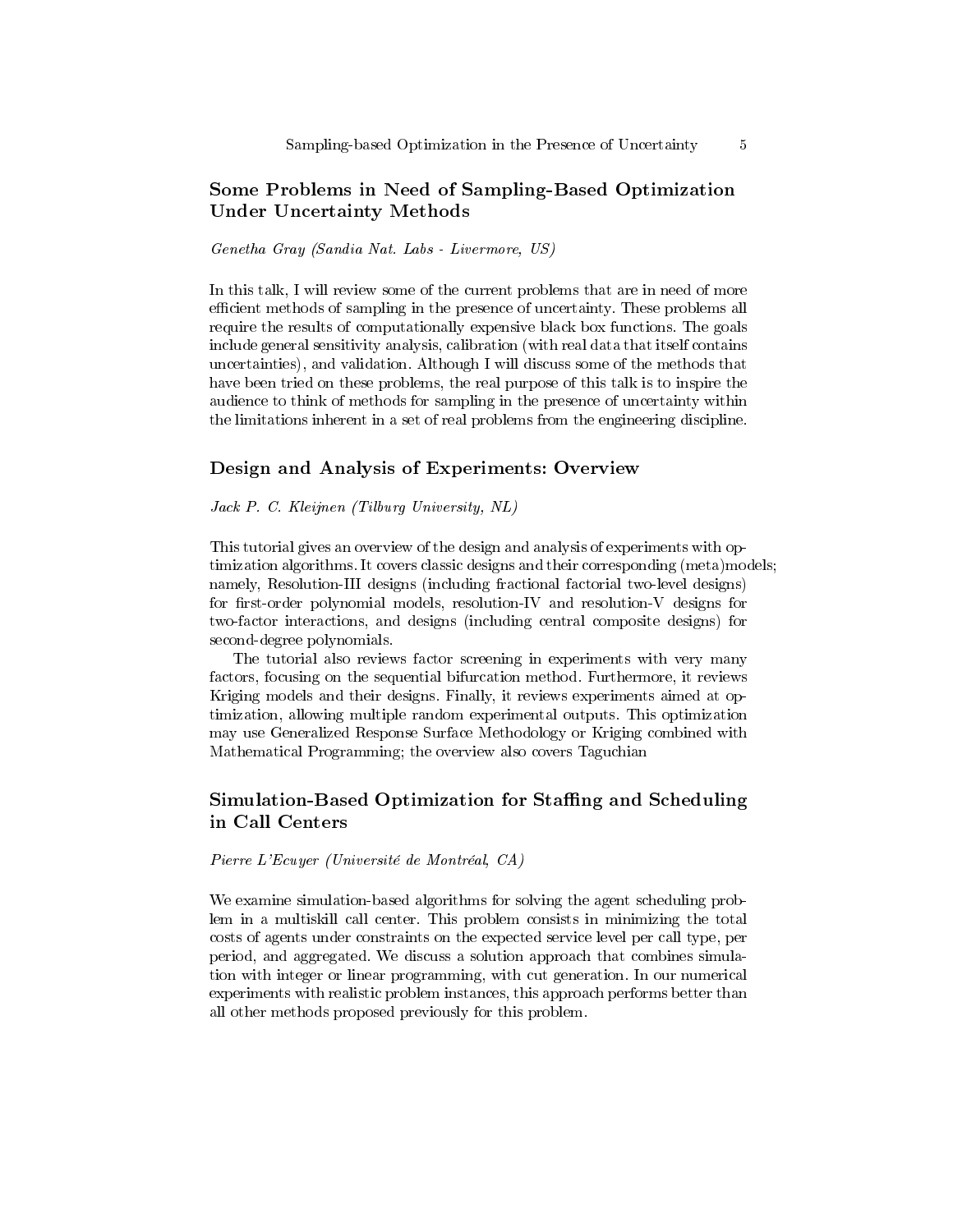We also explain why the two-step approach, which is the standard method for solving this problem, sometimes yield solutions that are highly suboptimal and inferior to those obtained by our proposed method.

Full Paper: <http://dx.doi.org/10.1016/j.ejor.2009.01.042>

# Approximate Dynamic Programming in the Presence of Rare Events

Shie Mannor (Technion - Haifa, IL)

We consider approximate dynamic programming in an environment in which rare significant events occur independently of the actions selected by the controlling agent. Assuming access to a simulator, in which the rare event probabilities can be artificially altered, we introduce temporal-difference algorithms for policy evaluation, using both tabular and function approximation representations of the value function. We further introduce algorithms for policy optimization. We present empirical performance of the algorithms on a large network planning task.

Joint work of: Frank, Jordan; Mannor, Shie; Precup, Doina

# Assessing Solution Quality in Stochastic Programs

David P. Morton (University of Texas - Austin, US)

Assessing whether a solution is of high quality, i.e., optimal or near optimal, is fundamental in optimization. We describe a simple Monte Carlo sampling-based procedure for assessing the quality of a candidate solution to a stochastic program. The procedure is easy to implement and widely applicable: It applies to static, and two-stage, stochastic linear programs, integer programs and convex nonlinear programs. And, it applies to multi-stage stochastic programs, given a candidate policy instead of a candidate solution. Solution quality is defined via a candidate solutionSs optimality gap and the procedureSs output is a confidence interval on this gap. Our simplest procedure allows signicant computational improvements: (1) An asymptotically valid confidence interval can be constructed using a single-replication procedure instead of multiple replications; (2) An adaptive jackknife estimator reduces bias; (3) Common random numbers, and other variance reduction techniques, reduce sampling error; and, (4) A variant of the procedure assesses quality of a sequence of candidate solutions and can be embedded within solution algorithms requiring rigorous termination criterion.

Keywords: Stochastic programming, Monte Carlo simulation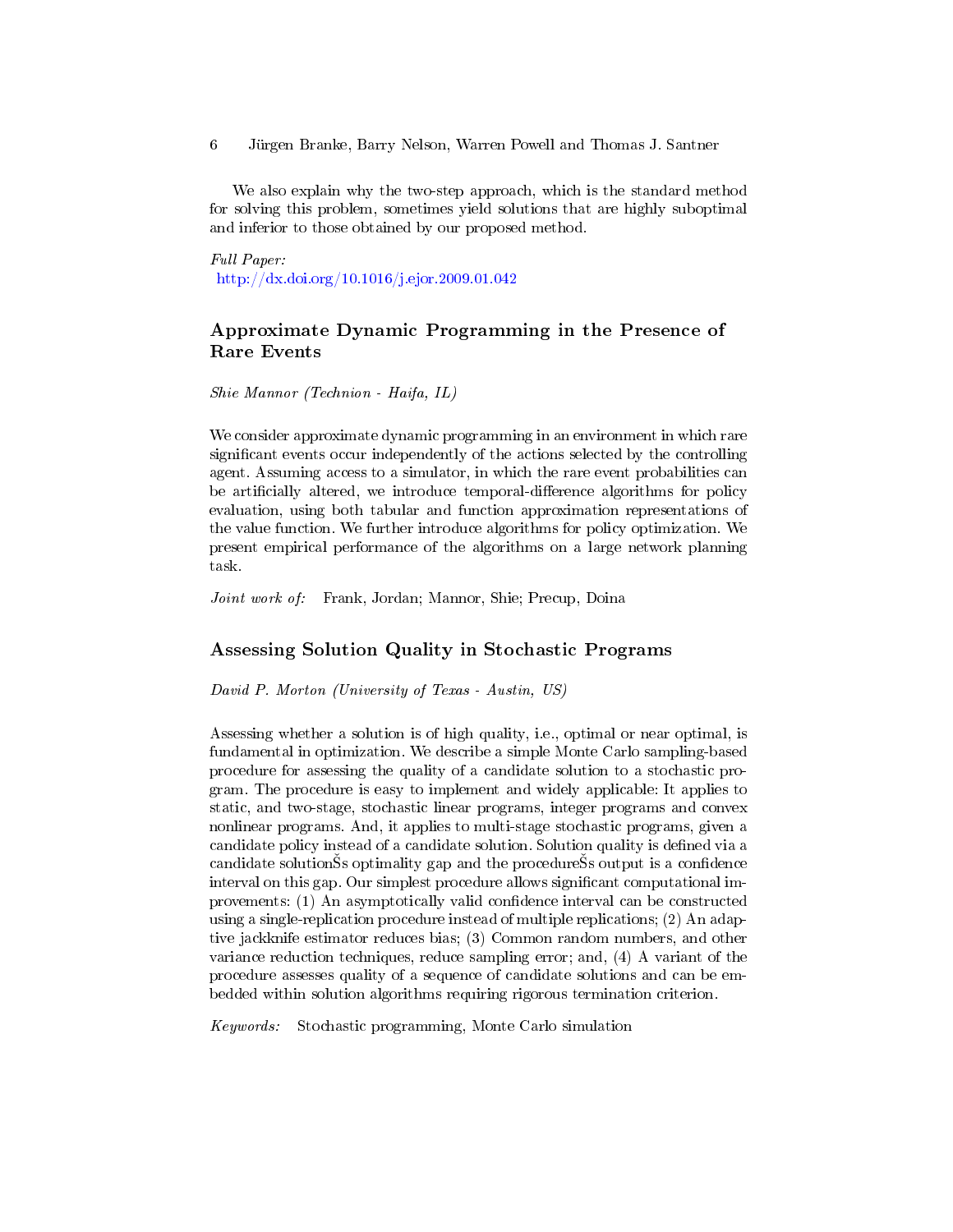## A brief introduction to optimization via simulation

Barry L. Nelson (NW University - Evanston, US)

This presentation will provide an overview of the work that has been done by the discrete-event stochastic simulation community on optimization via simulation (which for this talk means maximizing or minimizing the expected value of some stochastic performance measure that can only be estimated via simulation). It is designed to mesh with the presentations by Kleijnen on experiment design and Chick on selection procedures, and to set up later working group discussions.

Keywords: Stochastic approximation, gradient estimation, metamodeling, random search

## Modeling and optimizing under uncertainty in Vienna

Arnold Neumaier (Universität Wien, AT)

I'll report work done in Vienna on the conservative modeling of uncertainty by means of clouds, and algorithms (GRID, MCS, SNOBFIT, BBOWDA, CON-VREL) that our group has developed over the years for optimizing noisy expensive functions.

#### Robust Planning Using Approximate Linear Programming

Marek Petrik (Univ. of Massachusetts - Amherst, US)

Developing scalable and adaptive algorithms for reasoning and acting under uncertainty is an important area in artificial intelligence. Many of these problems may be formulated as Markov decision processes and are typically solved by Approximate Dynamic Programming (ADP). While ADP has recently gained traction in many domains, the successful applications often require extensive parameter tuning in order to obtain a sufficiently small approximation error. The goal of this work is to develop ADP methods that reduce the need for extensive tuning.

In our work, we particularly focus on Approximate Linear Programming (ALP), a type of ADP. ALP has a number of theoretical advantages over other approximate dynamic programming methods, but in practice it suffers from the same performance issues as other ADP algorithms.

These issues are mostly due to a large approximation error. We analyze the approximation error and propose methods for mitigating it. First, we examine various linear program formulations and their effect on the approximation error. ALP, like other ADP methods, involves sampling, which often significantly contributes to the degradation of the solution quality. We analyze the sampling error and propose methods for minimizing it.

Joint work of: Petrik, Marek; Zilberstein, Shlomo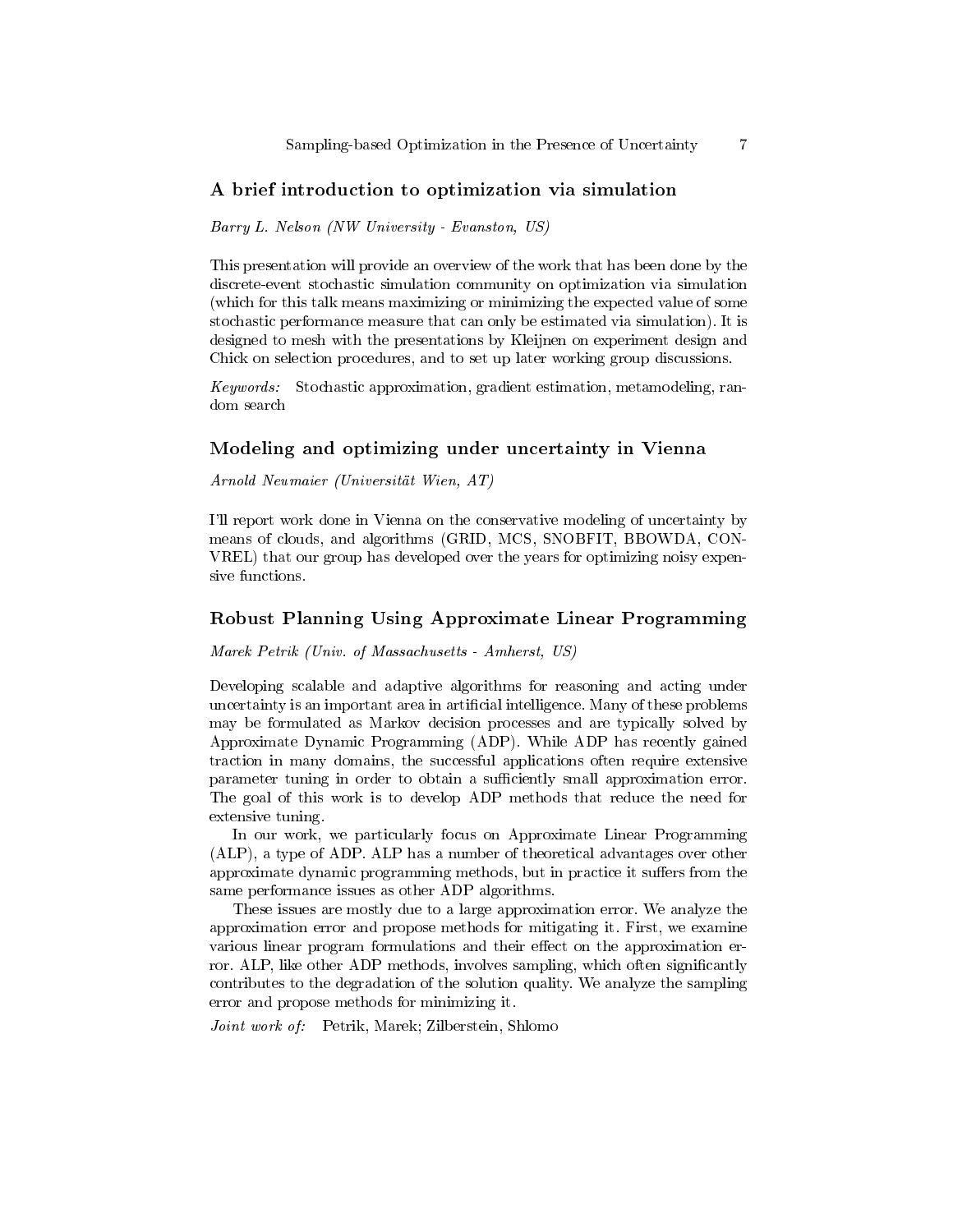# A Sequential Design for Approximating the Pareto Front Using an Expected Fitness Improvement Function

Thomas J. Santner (Ohio State University, US)

This talk proposes a methodology for the simultaneous optimization of multiple (expensive-to-compute) black box output functions using a surrogate modeling algorithm. The algorithm has two key features. The first feature is the use of a stochastic process-based interpolator which allows the assessment of the error of the output predictors.

The second feature is the use of a minimax fitness function as a measure of the potential improvement of adding adding training sites to the surrogate model. While the exact minimax fitness cannot be detemined, we are able to compute the expected minimax fitness given the current data. We select the next site at which each output will be computed to be that input which maximizes the expected minimax fitness. We examine two multivariate Gaussian process emulators and describe other process options. Using two measures of completeness of the solution and its spread, algorithms based on two stochastic process models, and using the expected minimax fitness and the probability of improvement (Keane, 2006) are compared in a variety of test problems.

Keywords: Surrogate model, meta model, Gaussian Process

# Optimization of MRI Sampling Trajectories by Bayesian Experimental Design

Matthias Seeger (Universität des Saarlandes, DE)

We show how improved sequences for magnetic resonance imaging can be found through optimization of Bayesian design scores. Combining approximate Bayesian inference and natural image statistics with high-performance numerical computation, we propose the first Bayesian experimental design framework for this problem of high relevance to clinical practicel and brain research. Our solution requires large-scale approximate inference for dense, non-Gaussian models.

We propose a novel scalable variational inference algorithm, and show how powerful methods of numerical mathematics can be modified to compute primitives in our framework. Our approach is evaluated on raw data from a 3T MR scanner, where we achieve scan time reductions of a factor two without compromising image quality, with Cartesian and with spiral sampling trajectories.

Keywords: Bayesian Experimental Design, Variational Inference, Magnetic Resonance Imaging, Signal Processing, Compressed Sensing, Sparse Estimation, Nonlinear Design Optimization

Full Paper: [http://people.mmci.uni-saarland.de/](http://people.mmci.uni-saarland.de/~mseeger/papers/slmvar-mpi_tr.pdf)∼mseeger/papers/slmvar-mpi\_tr.pdf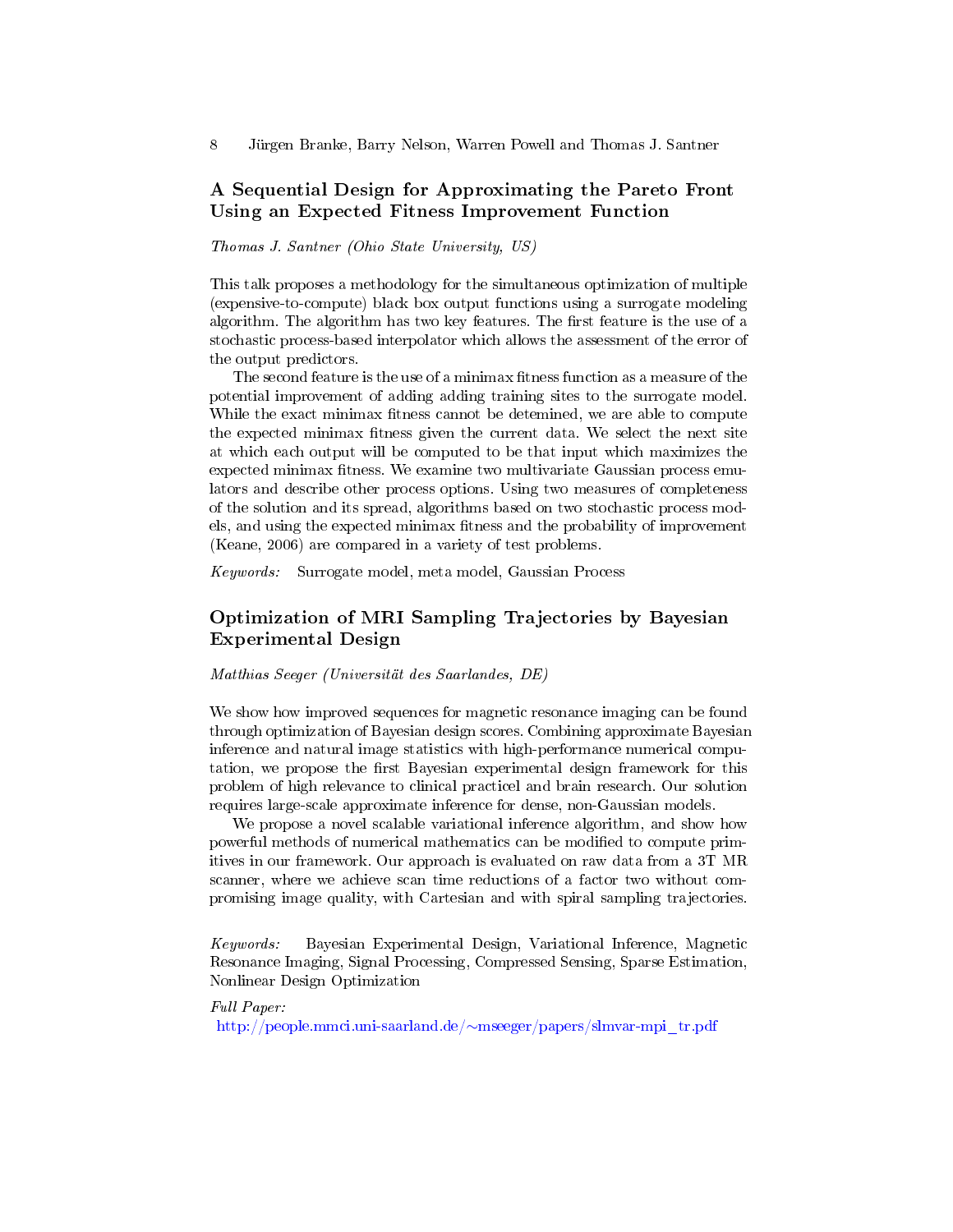# Large Scale Variational Inference and Experimental Design for Sparse Generalized Linear Models

#### Matthias Seeger (Universität des Saarlandes, DE)

Sparsity is a fundamental concept of modern statistics, and often the only general principle avail- able at the moment to address novel learning applications with many more variables than observations. While much progress has been made recently in the theoretical understanding and algorithmics of sparse point estimation, higher-order problems such as covariance estimation or optimal data acquisition are seldomly addressed for sparsity-favouring models, and there are virtually no algorithms for large scale applications of these. We provide novel approximate Bayesian inference algorithms for sparse generalized linear models, that can be used with hundred thousands of variables, and run orders of magnitude faster than previous algorithms in domains where either apply. By analyzing our methods and establishing some novel convexity results, we settle a long-standing open question about variational Bayesian inference for continuous variable models: the Gaussian lower bound relaxation, which has been used previously for a range of models, is proved to be a convex optimization problem, if and only if the posterior mode is found by convex programming. Our algorithms reduce to the same computational primitives than commonly used sparse estimation methods do, but require Gaussian marginal variance estimation as well. We show how the Lanczos algorithm from numerical mathematics can be employed to compute the latter.

We are interested in Bayesian experimental design here (which is mainly driven by efficient approximate inference), a powerful framework for optimizing measurement architectures of complex signals, such as natural images. Designs optimized by our Bayesian framework strongly outperform choices advocated by compressed sensing theory, and with our novel algorithms, we can scale it up to full-size images. Immediate applications of our method lie in digital photography and medical imaging.

We have applied our framework to problems of magnetic resonance imaging design and reconstruction, and part of this work appeared at a conference (Seeger et al., 2008). The present paper describes our methods in much greater generality, and most of the theory is novel. Experiments and evaluations will be given in a later paper.

Keywords: Bayesian experimental design, variational inference, sparse estimation

Full Paper: <http://drops.dagstuhl.de/opus/volltexte/2009/2114>

Joint work of: Seeger, Matthias; Nickish, Hannes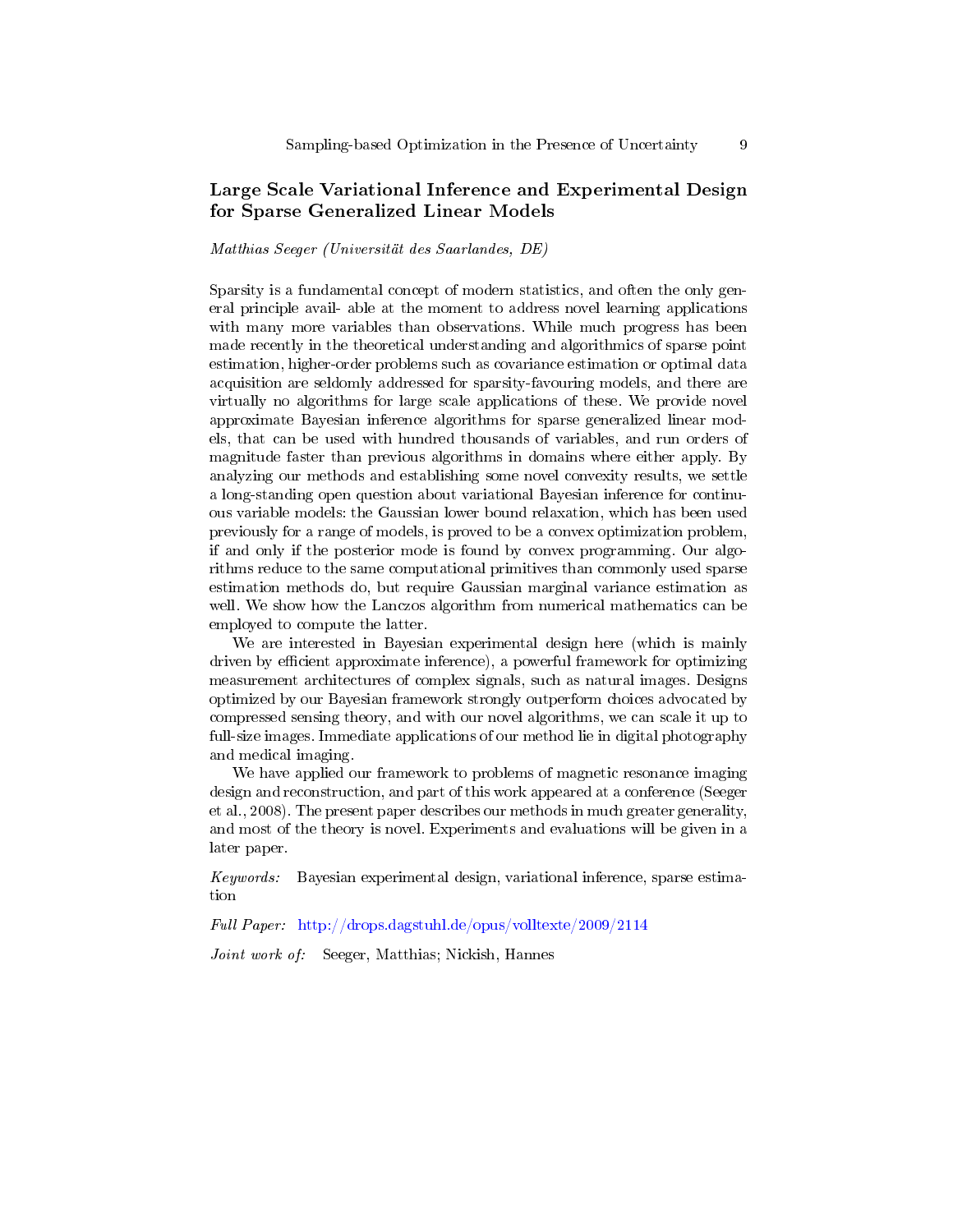#### Particle Learning and Optimization

#### Matt Taddy (University of Chicago, US)

In previous work, we have found that statistical modeling for the objective function provides useful guidance for sampling-based optimization schemes. In particular, full Bayesian inference - including uncertainty about model parameters for the response surface and associated improvement statistics allows us to choose new locations for exploration based upon the posterior distribution for objective response at un-evaluated input locations. However, this type of analysis will usually require repeated runs of an MCMC sampling algorithm, as new information about the objective function is incorporated into updated model uncertainty, thus limiting the approach to applications where the cost of objective function evaluation is large relative to the cost of statistical analysis. In this talk, I will discuss a particle learning sequential Monte Carlo approach to inference for the response surface, thus allowing us to update uncertainty immediately after obtaining new data without having to re-run a longer sampling algorithm.

Regression trees will be used to model the response surface, and I will provide details for sequential updating of the associated expected improvement statistics. This framework thus allows for the robust inference of a Bayesian approach to response surface modeling, but without the computational cost of repeated MCMC.

#### Active Learning under Duress (ALUD)

#### Paul B. Kantor (Rutgers University, US)

We are interested in a group of active learning problems that are unlikely to occur in simulation but can easily occur in the real world. We call them Òactive learning under duressÓ (ALUD). These problems cannot occur with functions that are distributed in physical space, and our examples involve functions that are defined in an abstract space. The "duress" aspect of the problem arises from the fact that cases arrive very rapidly, in a time sequence determined by Mother Nature (or perhaps a wily adversary), and we must decide immediately whether to exploit or explore them.

As with all problems of this type, exploration involves a cost. And, as with oilfield examples, exploration may provide a significant positive benefit. The client organization reaps those benets and pays those costs, and for the moment, we will pretend that it is possible to place a specific dollar value on the benefits although that is not always clear.

One kind of example involves exploration in an abstract space whose coordinates are the readings of various tests or sensors which may be applied to analyze an incoming item. In our research this item has been a cargo container arriving in port, but it could as well be a traveler arriving at a customs point, a passenger arriving at an airport, a spectator coming into a sports arena and so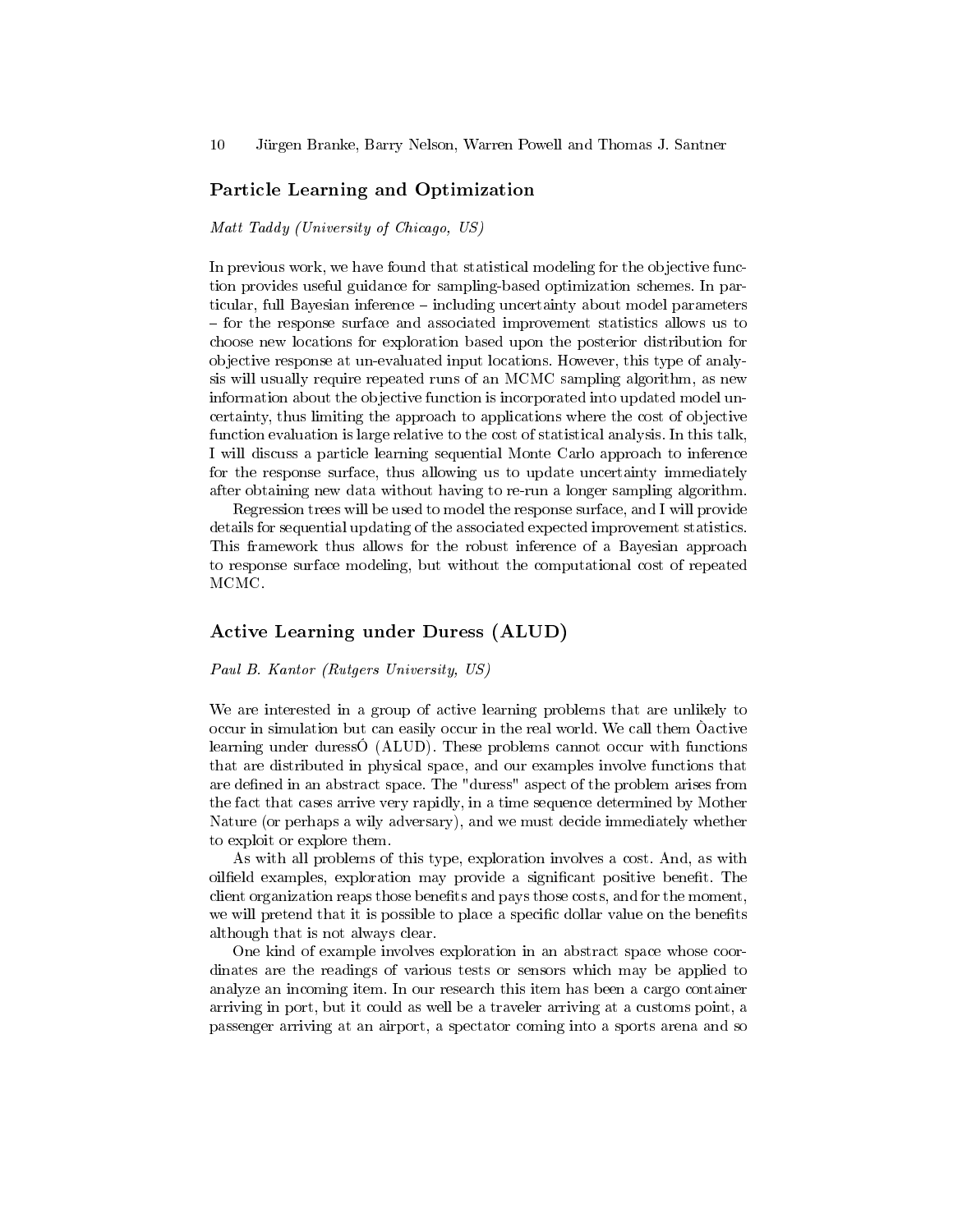forth. In this abstract model the problem is to decide whether to "thoroughly examine" the case (the equivalent of drilling for oil), to let it go, or to pass it on for further screening, together with the values of all previous test readings.

This problem can be thought of as exploration in a k-dimensional space, where k is the number of distinct sensors. Historically, it has been presented in an extrinsic form, as a branching tree of tests. The size of this tree grows super exponentially in the number of sensors. In recent work we have been able to dramatically reduce the complexity of the calculation, under the assumption that: (a) the cases of interest are extremely rare; and (b) the readings of the several tests are stochastically independent. In this formulation we have been able to successfully apply dynamic programming to solve the problem for as many as 20 sensors. In addition, making use of quite reasonable approximation schemes, we can apply it not only to sensors that produce binary readings but to sensors that produce categorical or even continuous readings.

The second application is perhaps more important, and even more difficult. This addresses the problem of monitoring millions or billions of messages in transit, and determining which may be discarded, which should be examined immediately, which should be saved for potential future analysis, and which should be submitted to further screening tests. The problem here is that, unlike the situation for the testing trees, we can not assume that we know anything about the performance characteristics of the tests that we apply. Thus we are building our scoring schemes, and learning about the incoming objects, at the same time that we are processing the data.

We conceptualize this as based in an extremely high dimensional space  $(D=$ one million or more) which is characterized, for example, by the frequency with which words or phrases occur in the messages. Although there has been application of Markov Random Fields to this process, we are not persuaded that the relationship between nearby points in this space is best understood as a random process. Our conceptual model is that every region in the space is characterized by a binomial distribution, with the probability p data items are of interest and q that they may be safely discarded. When we consider more than two possible outcomes of this becomes a multinomial distribution. We believe (if one does not believe this, then the problem seems truly hopeless) that the parameters of the distribution are smoothly varying across the space. We do not believe that the distribution is in any sense uni-modal.

This problem can in principle be characterized as a dynamic programming problem, but the size of the space is overwhelming. Therefore a variety of heuristics based on single-step (such as the knowledge gradient of Frazier and Powell), form a natural starting point. At the moment, the problem remains essentially open. We speculate that the true state space of  $\tilde{O}$ concepts $\tilde{O}$  which we are representing by the far-too-large space of words and phrases is of relatively low dimension (perhaps on the order of thousands). We therefore hope that joint research on reducing the dimensionality of the space, and simplifying the dynamic programming problem may be effective.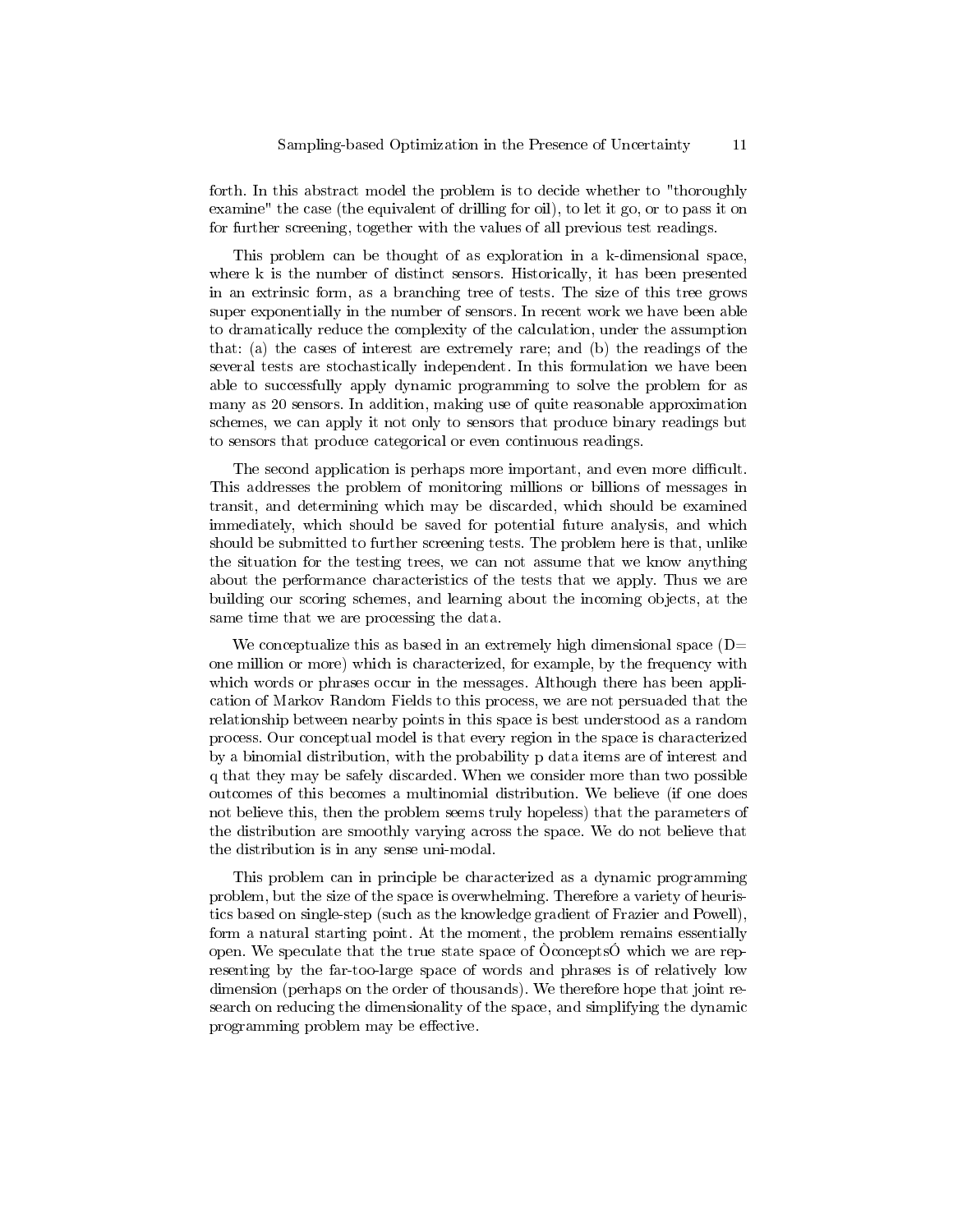This research is joint with Endre Boros, Fred Roberts, and Warren Powell, and has been supported by the US office of Naval research, the National Science Foundation, the Department of Homeland Security, the Advanced Research and Development Activity of the intelligence community, and the Intelligence Advanced Research Project Activity.

#### Working Group on Multiobjective Optimization

Peter Bosman, Jürgen Branke, Steve Chick, Jack Kleijnen, Joachim Kunert, Barry Nelson, Anna Syberfeldt

This working group discussed the specific challenges of sampling-based optimization in the case of more than one optimization criterion. We assumed that it is not possible to combine the different criteria into a single one, but that instead the goal is to provide the decision maker with a set of alternatives with various trade-offs. In the case of deterministic problems, one common way to address such problems is to search for a representative set of solutions that can't be improved in any objective without deteriorating at least one other objective (so-called non-dominated, Pareto-optimal, or efficient solutions). However, if a solution's objective values are stochastic, the concept of dominance is no longer obvious. If we know that the user's utility depends on aggregate information such as mean and variance, then it is possible to define dominance and optimize based on this aggregate information. The goal is then to estimate these measures efficiently. If the user's value depends on the statistical distribution of the outputs (e.g., quantiles or worst case), then this is generally not possible because in the case of multiple objectives, measures such as "quantiles" are not uniquely defined. In such cases, all the sampled values for a solution need to be considered during optimization or selection. Defining a proper metric to compare sample sets of solutions is an open research question.

The group also discussed the role of sequential simulation in multiobjective optimization. The issues identified here were: 1. Selecting the solution to be evaluated next. 2. Deciding how much simulation effort to spend on a solution. 3. Deciding when there is sufficient information so the search can be to stopped.

#### Working Group on Approximate Dynamic Programming

Warren Powell, Shie Mannor, Michael Fu, Xin-Rao Cao, Stephan Meisel, Marc Deisenroth, Marek Petrik

We addressed the broad challenge of designing and testing algorithms using approximate dynamic programming for different problem classes. Our discussion touched on a range of issues, including:

- How do we model a stochastic, dynamic problem? If we are going to compare algorithms for solving a problem, we have to agree on how to represent it.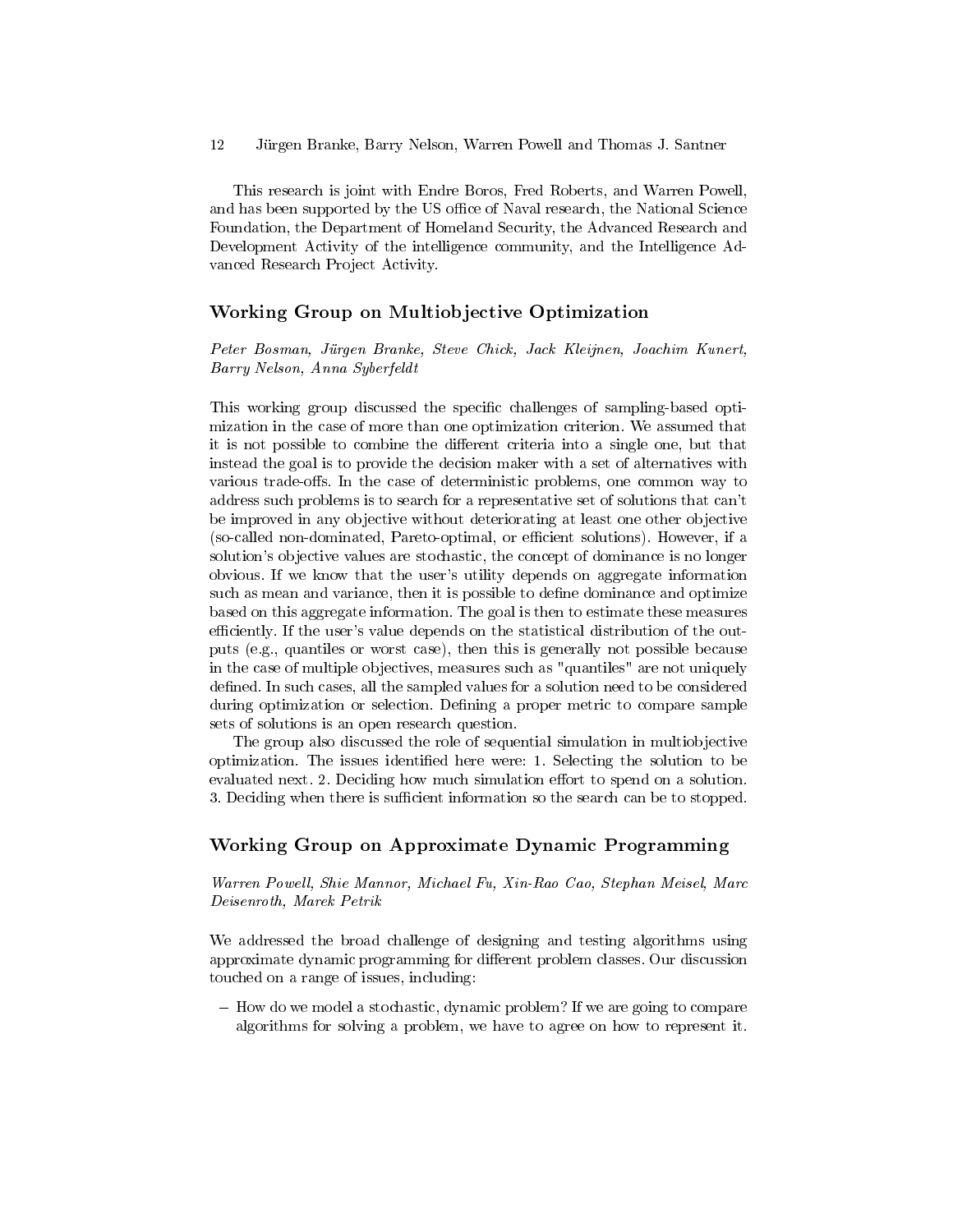But we lack a common definition for a state variable, and there are competing methods for modelling how the system evolves over time (a transition function? One-step transition matrix? System of linear equations?)

- We identified communities which have become involved in ADP, including: artificial intelligence (primarily discrete state/action), engineering applications (primarily continuous states and actions), finance, operations research.
- What are major problem classes? Some characteristics include
	- $\bullet$  Finite/infinite horizon
	- State variables: discrete (and countable), scalar continuous, vectors (discrete and continuous)
	- Action variables: discrete (and countable), scalar continuous, vectors (discrete and continuous)
	- Uncertainty:
		- ∗ Deterministic
		- ∗ Stochastic
			- · Expectation easy to compute
			- · Expectation not computable
	- Reward structure
		- ∗ Shallow
		- ∗ Deeply nested (many moves before reward is earned)

Needless to say, the range of problem classes is quite diverse. We then discussed issues in the design and evaluation of algorithms. It is entirely possible that people may wish to compare one aspect of an algorithm. Elements of most ADP algorithms include:

- What is the specification of the value function approximation?
- How do you perform updates?
	- ∗ TD(0)? TD(lambda)?
	- ∗ Multiple inner iterations?
	- ∗ Kalman lter/recursive least squares?
	- ∗ Stochastic gradient updates?
	- ∗ ???
- What stepsize rule do you use (if necessary)?
- How do you handle the exploration vs. exploitation problem?

It is possible, for example, that someone may want to compare stepsize rules, holding all other algorithmic choices constant?

There was some discussion of the specific issue of solving the exploration vs. exploitation problem. This remains a difficult challenge in the ADP community. As of this writing, this issue is handled primarily in a heuristic way, and primarily in the context of low-dimensional action spaces, where "exploration" makes sense. Choosing actions to strike a balance between exploring and exploiting remains an open area of research even for optimizing functions. Dynamic programming introduces the added dimension of biased estimates from downstream value function approximations.

Given the design of an algorithm, there are a number of challenges that arise in the evaluation of algorithms. Testing environments have already been developed by the reinforcement learning and control theory communities. The "RL Glue" environment represents an important environment which should serve as a foundation for comparing algorithms.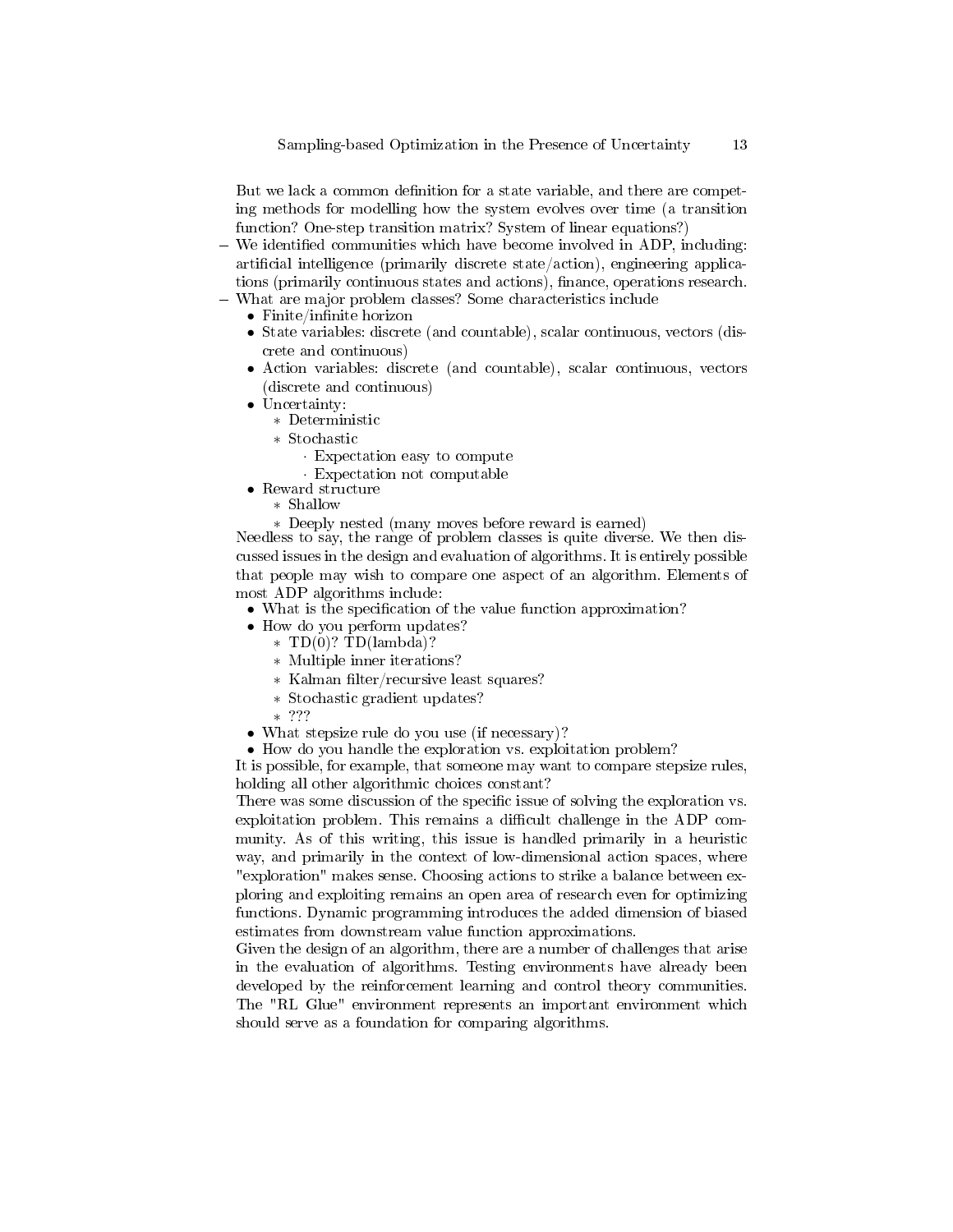#### Working Group on Expensive Functions

Thomas Bartz-Beielstein, Alexander Forrester, Peter Frazier, Peter Glynn, Genetha Gray, Arnold Neumaier, Günter Rudolph, Thomas Santner, Matt Taddy, Wim van Beers

This working group addressed the challenges of working with expensive, blackbox computer codes. Among the issues that the group members identied as being crucial to achieving an understanding of such codes were the following.

1. Correct Identification of the Objectives of Analysis.

Different objectives require different levels of experience with the code. Among the objectives that the working group participants had occasion to consider were

- (a) Find a (any) feasible point for code representing a complicated operating conditions.
- (b) Find the global optimum.
- (c) Find any feasible solution that is better than every previously computed function
- (d) Find entire feasible region.
- (e) Find a robust local optimum, that is to say an input with the property that "small" changes in that input does not lead to large changes in the output.
- (f) Use the code provide information about the input-output relationship for experts.

(g) Find Pareto optimal set of inputs when there are multiple objectives

The initial strategy one uses to successfully achieving one's goal should be multi-pronged and include the following steps.

- 2.1 Initial runs (sampling) of the code
	- (a) Use space filling strategies (maximin Latin hypercube designs of a given run size; quasi Monte Carlo sequences)
	- (b) Use fractional factorial experimental designs
	- (c) Use designs that minimize integrated mean squared prediction error
- 2.2 Gather expert opinion
	- (a) Concerning the inputs (what is the expected behavior of the output for each input when all other inputs are fixed, what are the bounds on the inputs expected in practice, what is the expected behavior of the output as a function of multiple inputs)
	- (b) About the input constraints
- 2.3 Visualization of the input-output relationship
	- (a) Nested Contour Plots
	- (b) Use a 3-d "weather" map
	- $(c)$  Plot the main effect functions
	- (d) Make projection pursuit plots for high dimensional inputs (XGoBI)
	- (e) Use trellis or other "Deck" of contour plots